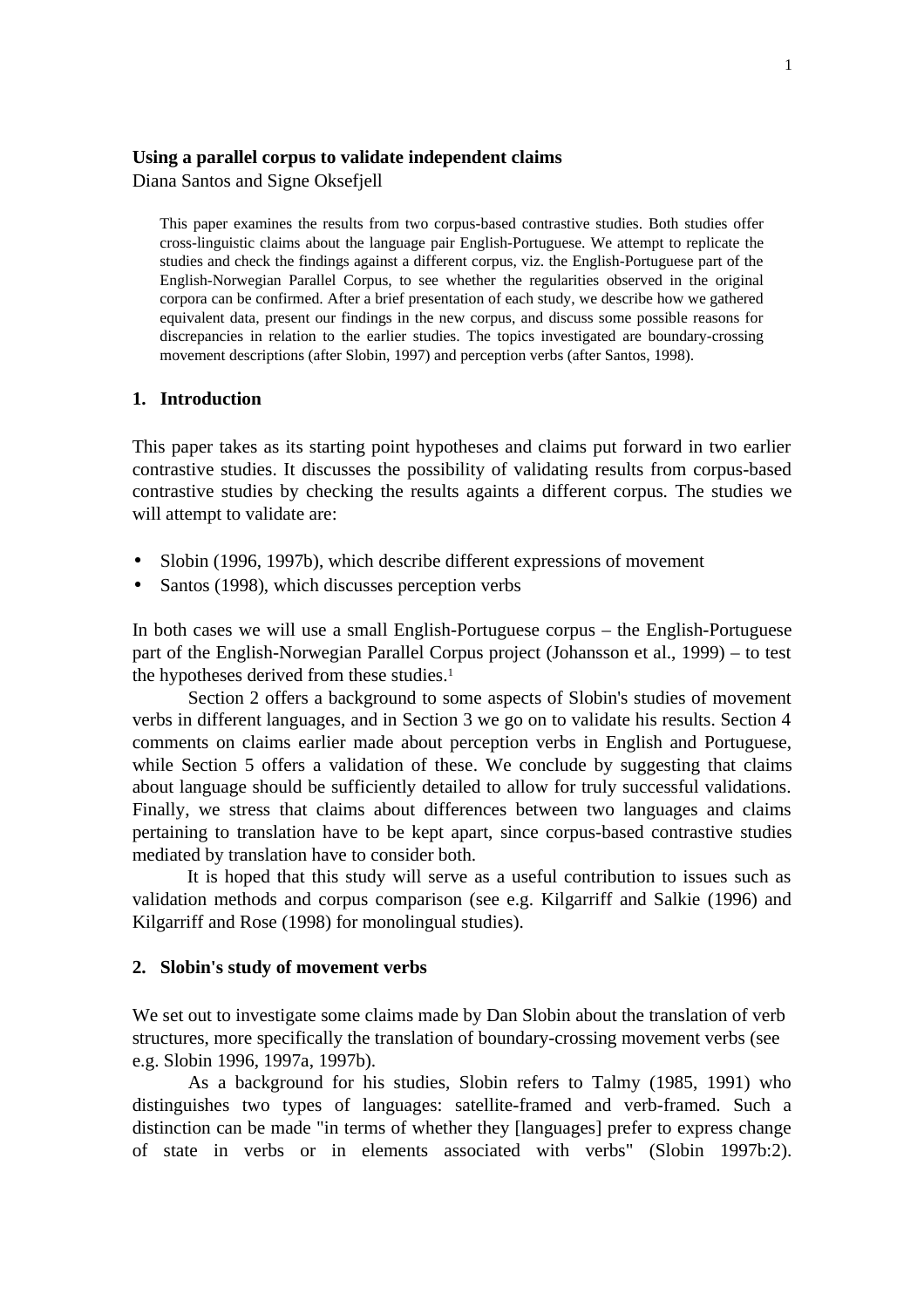Satellite-framed languages (S-languages) include English and German, along with most other Indo-European languages. Verb-framed languages (V-languages) include all Romance languages, and also Semitic and Turkic languages, Japanese, and Korean.

Examples of ways of expressing motion:

**Satellite-framed**: He *ran up* the stairs.

**Verb-framed**: *Subiu* as escadas. ('He ascended the stairs')

Talmy (1985:57) further assumes that "we can isolate elements separately within the domain of meaning and within the domain of surface expression". The semantic elements, or elements within the domain of meaning, relevant to the present paper are Motion, Path, and Manner, along with the surface elements verb and satellite. Table 1 presents Talmy's model of the two languages dealt with here: Portuguese and English.

| Language   | Language | The particular components of a motion   |           |  |  |  |  |
|------------|----------|-----------------------------------------|-----------|--|--|--|--|
|            | type     | event characteristically represented in |           |  |  |  |  |
|            |          | Verb root                               | Satellite |  |  |  |  |
| Portuguese | V-framed | Motion $+$ Path                         | Ø         |  |  |  |  |
| English    | S-framed | $Motion + Cause/Manner$                 | Path      |  |  |  |  |

Table 1: Typology of motion verbs and their satellites (cf. Talmy 1985: 114)

In his article on lexicalization patterns in narratives, Slobin (1997b) focuses on one typological difference between satellite-framed and verb-framed languages: the lexicalization of locative transition in satellite-framed languages vs. verb-framed languages. What characterizes the verb-framed languages in this respect is a main Motion verb which includes Path, e.g. *entrar* 'enter', *sair* 'exit'.<sup>2</sup> In contrast, the satellite-framed languages commonly give the path by means of a so-called satellite, i.e. a verb particle, e.g. *go in*, *go out*.

According to Slobin, these differences have consequences for the narrative style of the two languages, leading to differences in the attention to movement detail by the speakers. An example of the two kinds of discourse can be observed in example (1), where the English movement verb *wriggle* has been used in combination with the verb particle *out of*. In English, the verb tells us in what manner the movement was carried out and the result of the movement is expressed by the satellite *out of*. In the Portuguese rendering of the same sentence (2), however, two verbs are used: one expressing the crossing of a boundary (*saiu*), the other expressing an accompanying action (*remexendo-se*).

- (1) Finally he would sit up and *wriggle out of* his sheet. (AT1)
- ::
- (2) Finalmente, ele se sentou e, *remexendo-se*, *saiu* do seu lençol. 'Finally, he sat up and, moving, exited from his sheet'

## *2.1 Slobin's main theses*

Slobin claims that the description of movement is much more elaborate in S-languages (e.g. English) than in V-languages (e.g. Portuguese). Movement, in this context,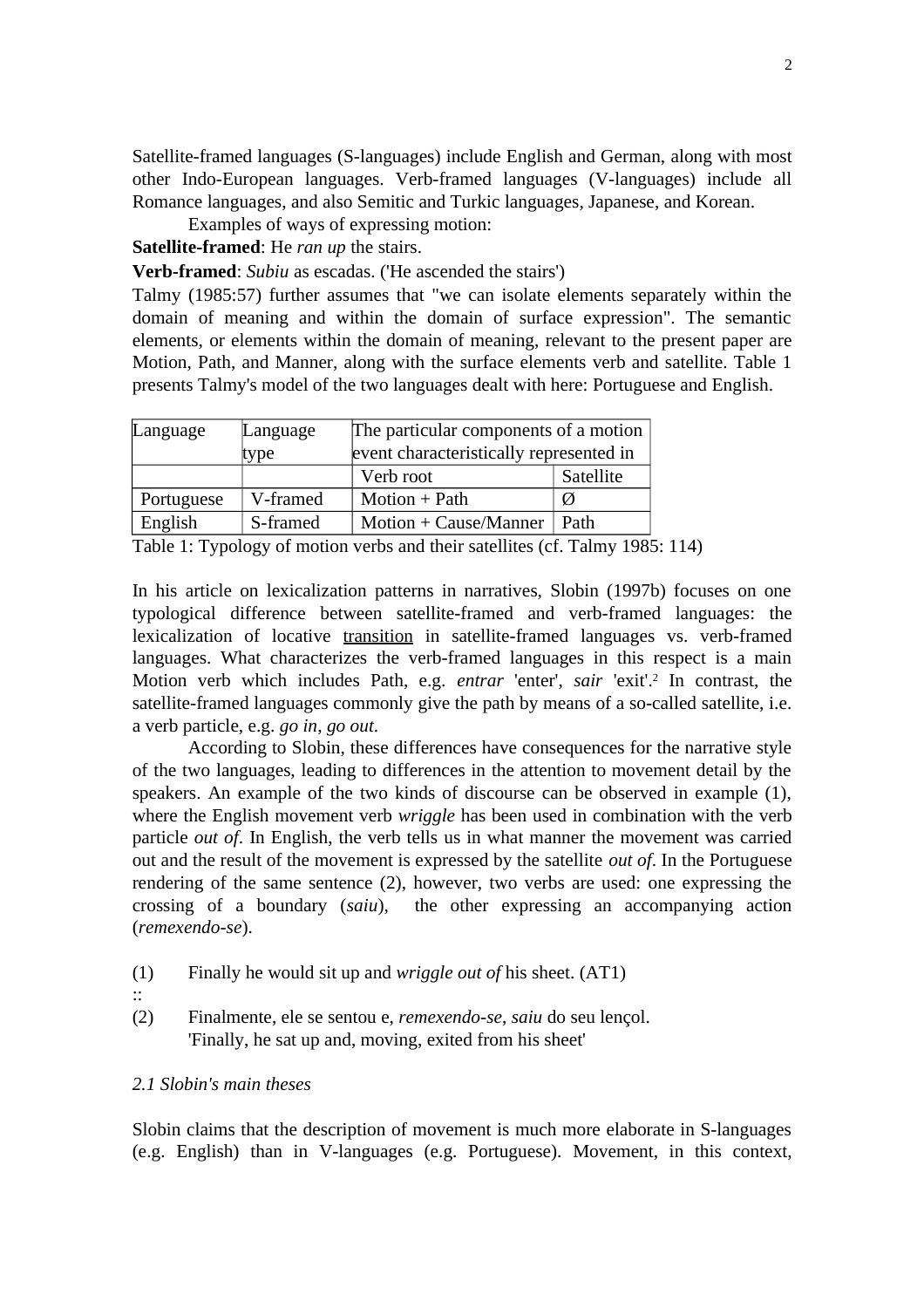involves description of manner, number of ground elements per clause, number of clauses per journey, and the frequency of journey descriptions.<sup>3</sup> Further, Slobin states that a movement that crosses a boundary requires an independent predicate in a V-language, contrary to the case of an S-language: While English allows both (a) *He ran into the house* and (b) *He ran (up) to the house*, a verb-framed language would only allow the latter: *Correu até à casa*, where the Path is given in the PP (*até à casa*) and Motion+Manner in the main verb (*correu*). In the former, however, Motion+Path would be given in the main verb, whereas Manner would generally have to be expressed in a separate clause, or in a non-finite verb form: *Entrou na casa a correr* ('he entered the house running'); or perhaps more naturally, *Entrou na casa* ('he entered the house'), without mentioning in what manner.

The difference between (a) and (b) triggering the non-parallel solutions in a verb-framed language is claimed to be the boundary-crossing present in (a) but not in (b). The path in (a) crosses a boundary by means of the satellite *into*. According to Slobin, in a language such as Portuguese, "when a path crosses a boundary [...] it is no longer possible to accumulate a series of grounds to a single verb, because the state-change from one side of the boundary to the other will be expressed by a separate verb [...] This constraint is seen clearly in translations from a V-language to an S-language" (Slobin 1997b: 441). The boundary crossing present in our example (a), then, is the transition from being outside the house to being inside the house.

Slobin states that these typological differences have consequences for translation: loss of information or clause splitting may typically occur when translating from an S-language into a V-language. Let us restate Slobin's position as the following translational claim:

If a spatial boundary is crossed (in an intransitive Motion-Manner verb  $+$  Path particle) in English, (an adequately meaning-preserving) translation into Portuguese requires either a split into two clauses or further specification of manner by other means. Otherwise, there is loss of information.

### *2.2 Slobin's empirical studies*

In his corpus-based investigation of these matters, Slobin (1996) makes use of four full novels for the language pair English-Spanish, randomly selecting twenty motion events from each.<sup>4</sup> He presents the following results (ibid:210):

As far as the description of trajectory is concerned, he finds that translation into Spanish only preserves it in 76% of the cases. In addition, the description of manner is omitted in 49% of the cases.

The kind of movement descriptions he looks at are also quantitatively described (ibid:207), in terms of ground elements in the English text, as 4% having none, 61% having one, 26% including two and 9% containing three or more ground elements.

### **3. Validation of Slobin's findings**

Given Slobin's claim that Spanish and Portuguese are typologically similar as far as boundary-crossing movement is concerned, we will compare our English-Portuguese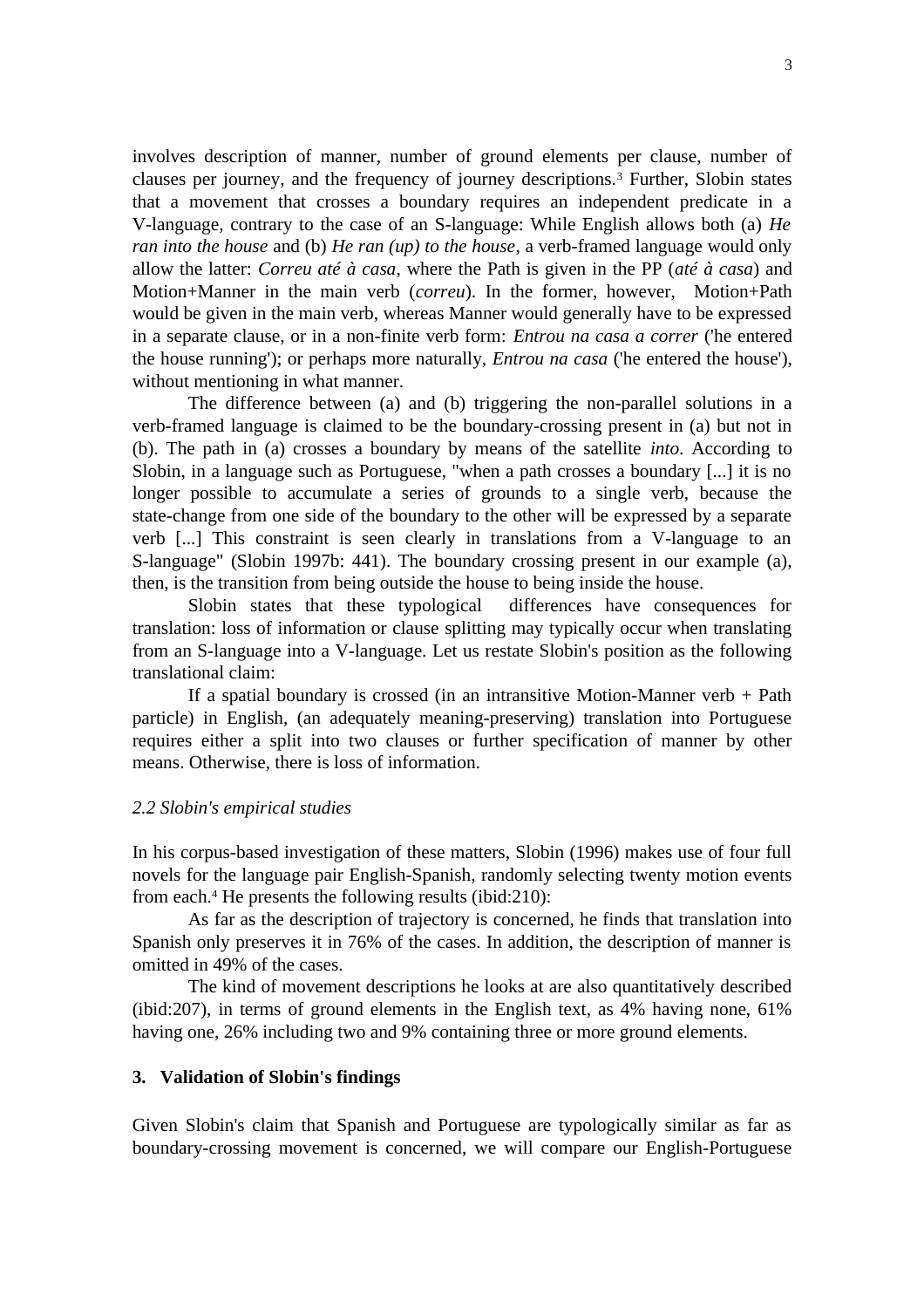material with his findings. Our corpus contains approximately 360,000 words from 16 novels in English (about 12,000 from each) and their translations into Portuguese.<sup>5</sup> In order to restrict our study to a manageable amount of material we have chosen to concentrate on motion events which involve the verb particles *out of* and *into*.

We looked for all occurrences of *out of* and *into* in the corpus, and selected the cases involving movement (36 *out of*; 140 *into*), that is, where these particles combine with Motion-Manner verbs. In this connection, one should note that this proved to be a far from straightforward task, since the verbs were hard to classify. It is indeed hard to determine whether a verb contains only the features in question. For example, Slobin's contrastive description did not address the following questions: Is the same translational pattern to be expected

- if the verb describes accompanying manner (*slam*, *whisper*, *roar*, *struggle*, ...) instead of manner of motion (*swerve*, *slip*, *drive*, ...)?
- if we have a verb of position and not of movement (*rise*, *dangle*, *head*, *cram*, ...)?
- in metaphorical as well as concrete movement?
- if it is a group and not an individual that moves?

These are the sort of questions that can be left unanswered when one describes a phenomenon qualitatively, even when illustrated by authentic examples, but that have to be considered in a quantitative corpus study. Cf. Slobin's (1996: 206-207) description: "Simple appearances and disappearances from the scene were excluded, as were non-directional paths (e.g. *turning around*, *pacing up and down*). The only criterion was thus that the protagonist ended up in a different place within an uninterrupted stretch of narrative."<sup>6</sup>

We then analysed the Portuguese translations of the English sentences paying particular attention to the number of clauses, preservation of Manner / ground elements, and verb types. Tables 2 and 3 show the results.

| Semantic elements in the Portuguese verb   No. of occurrences |    | 2 clauses |
|---------------------------------------------------------------|----|-----------|
| Motion+Path (+Manner)                                         |    |           |
| Motion+Manner (+Path)                                         | h  |           |
| Motion+Path                                                   | 15 | ◠         |
| Path                                                          |    |           |
| other                                                         |    |           |
| Total                                                         | 29 |           |

Table 2: The translation of English Motion+Manner verbs + *out of* into Portuguese

We see that in only four of the cases (an independent device conveying) Manner has been added to a translation involving a Motion+Path verb. An example is found in  $(3)-(4)$ :

(3) The picture showed the woman he had seen *driving north out of* London that morning with her husband, albeit taken a year earlier. (FF1)

::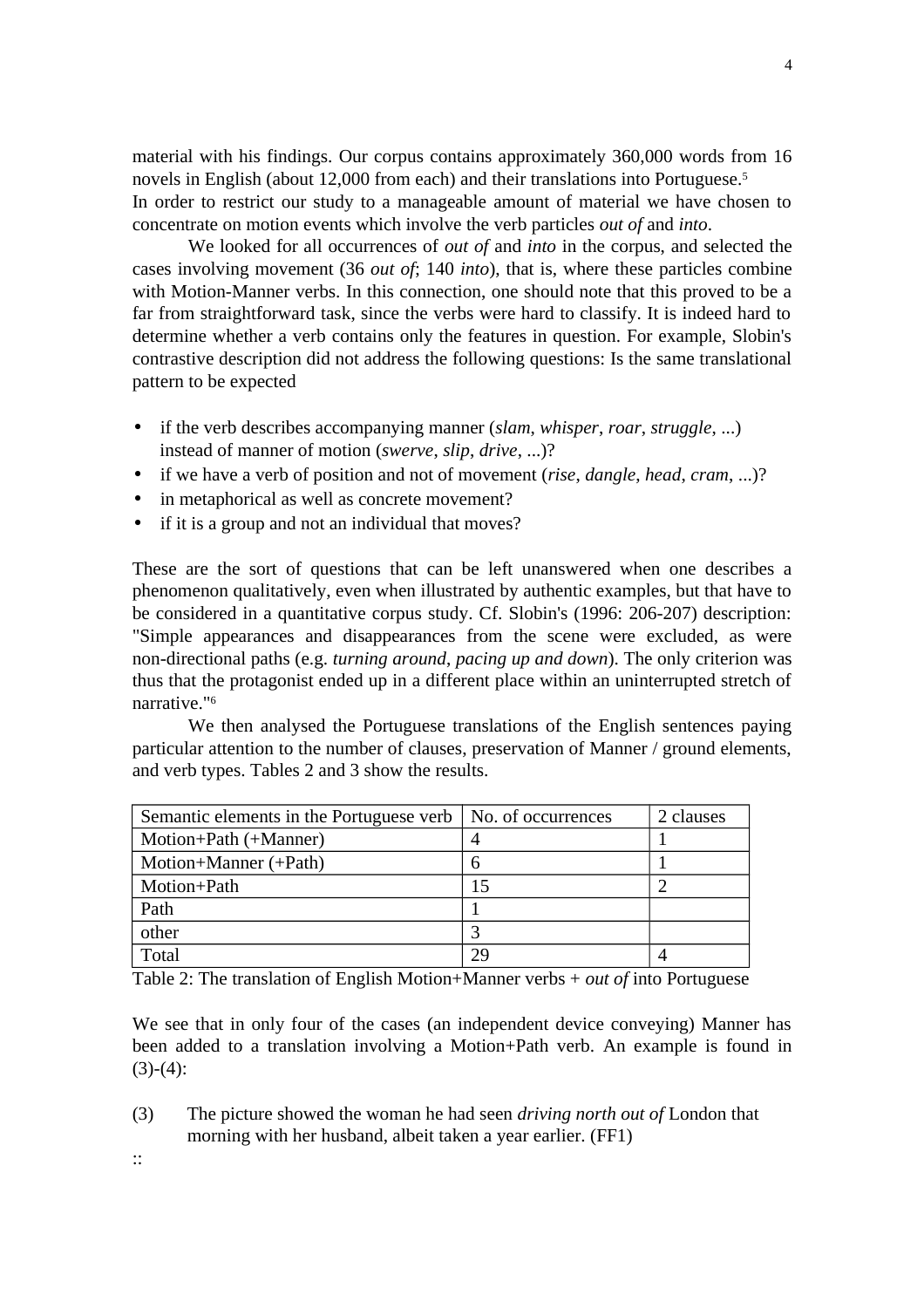(4) Jim Rawlings examinou com uma lupa a fotografia recortada de uma revista, a qual mostrava a mulher que vira abandonar Londres, *de carro*, com o marido, naquela manhã, embora tivesse sido tirada há um ano. 'JR examined with a magnifying glass the photograph taken from a magazine, which showed the woman he had seen leaving London, by car, with her husband, on that morning, although it had been taken a year ago'

A Motion+Manner solution, which Slobin does not mention as an option for translating boundary-crossing movements,<sup>7</sup> is also fairly common in our material, with six occurrences, as illustrated by examples (5) - (6).

- (5) Harris grumbled in the back of his throat, *jumped out of* bed and waddled over to the television set. (ST1)
- ::
- (6) Harris rosnou com o fundo da garganta, *saltou da cama* e passeou-se até ao televisor.

'H. grumbled with the back of this throat, jumped from the bed and ...'

By far the most common means of translation is the Motion+Path solution, omitting Manner entirely, as shown in (7)-(8).

- (7) He nodded, and in a moment had *slipped out of* the front door, and was gone. (DL2)
- ::
- (8) Philip anuiu e, pouco depois, *saía* a porta da rua.

'P. agreed and, little after, exited the front door.'

Finally, a split into two clauses was only found in four cases, as in example (2) above.

Slobin's hypothesis, then, that the translation of boundary-crossing events would trigger either two clauses in the translation or further specification of manner does not seem to be true of the material we have looked at: of the 29 examples with *out of*, only 8 follow that pattern (28%). Loss of manner specification is found in 66% of the cases.

Turning now to the cases with *into*, summed up in Table 3, we find again that only four of the 114 translations of Motion+Manner+*into* have been split into two clauses. The picture is, however, somewhat different: Although the Motion+Path verbs are still preferred, there is a strong tendency towards Motion+Manner verbs in the translations as well.

| Semantic elements in the Portuguese verb | Number of   | Percentage of | 2 clauses |
|------------------------------------------|-------------|---------------|-----------|
|                                          | occurrences | occurrence    |           |
| Motion+Path                              | 45          | 39%           |           |
| Motion+Manner                            |             | 4%            |           |
| Motion+Manner (+Path)                    | 34          | 30%           |           |
| Path+Manner                              |             | 6%            |           |
| Path                                     | 15          | 13%           |           |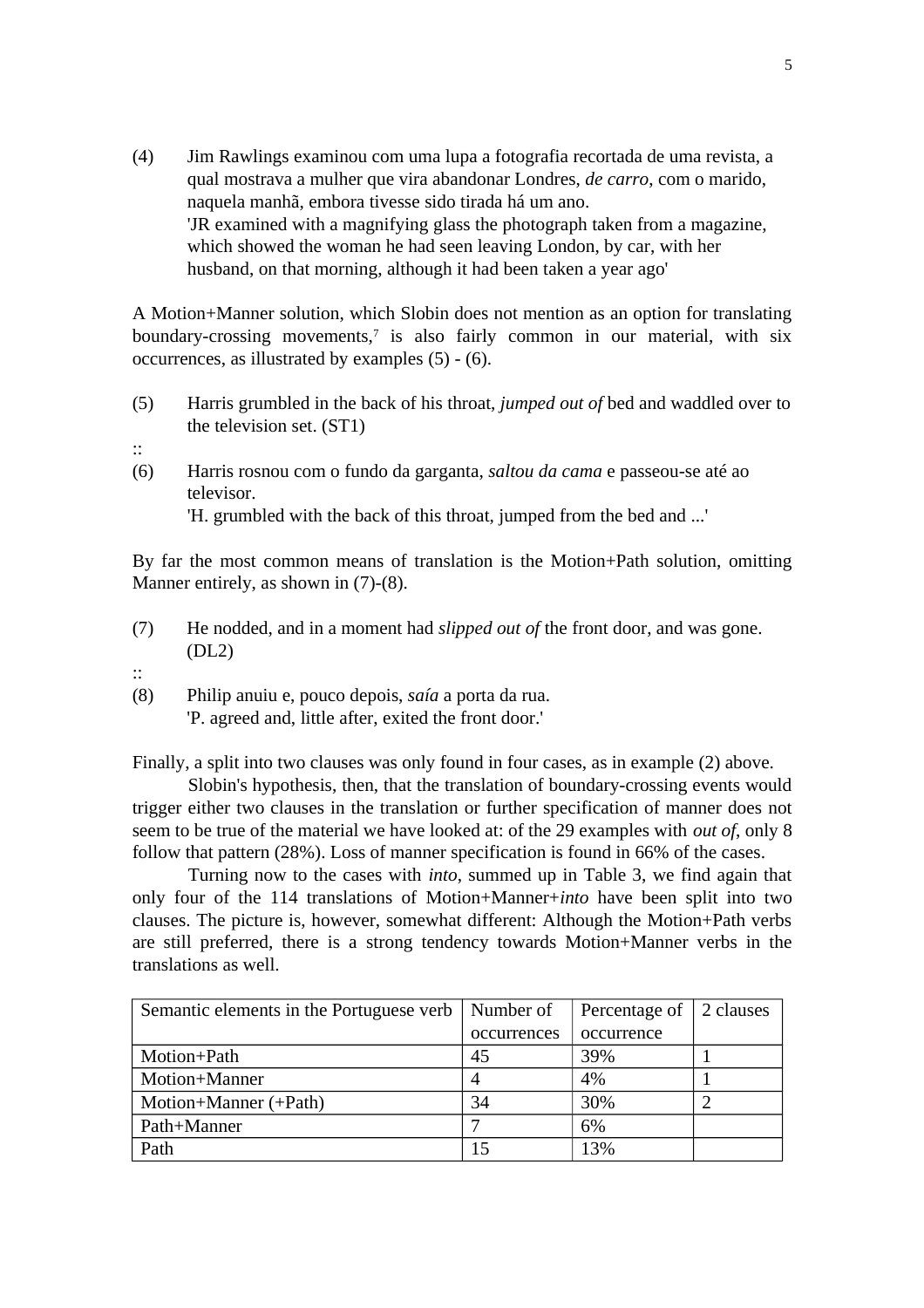| Manner |     | 5% |  |
|--------|-----|----|--|
| other  | . . | 3% |  |
| Total  | 14  |    |  |

Table 3: The translation of English Motion+Manner verbs + *into* into Portuguese

One conclusion to be drawn from Tables 2 and 3 is that the translator tends not to make use of two clauses in Portuguese even if a boundary is crossed in the English original. The tendency is rather to omit manner altogether both in the examples with *into* and, even more clearly so, in the examples with *out of*. Translated Portuguese does, however, show a much higher percentage of verbs expressing Manner than Slobin's and Talmy's original typology would foresee. Whether this reflects translationese or a genuine Portuguese feature is impossible to establish in the present study, since we have only looked at translated Portuguese.

### **4. Santos's study of perception verbs**

We now turn to Santos (1998), whose subject is perception verbs in the two languages. This study is part of a larger investigation on the tense and aspect systems of English and Portuguese based on translation performance in the two directions (Santos, 1996).

The study of perception verbs was triggered by a previous investigation of the translation of the Portuguese Imperfeito tense (Santos, 1994b, 1995) into English, where it was noted that the modal *could* was frequently employed in the English translation in connection with perception verbs. In addition, it had also been noted that situations where perception was crucially involved often resulted in the creation, or removal, of clauses in translation (Santos, 1994a), while perspective, a concept metaphorically related to perception, was undeniably a major topic in aspect research; see e.g. Caenepeel (1989).

Santos (1998) investigates the translation behaviour of original English sentences containing the verbs *see*, *hear* and *feel*, as well as original Portuguese sentences containing the corresponding verbs *ver*, *ouvir* and *sentir*. The study pays particular attention to tense, aspect, presence of the modal *could* and syntactic form of the direct object of the perception verb.

For the purpose of the present paper, we made a selection of the claims made in Santos (1998) which were backed by quantitative data and which concerned the English to Portuguese translation direction:<sup>8</sup>

- 1. Translation data do not show the expected one-to-one correspondence between gerundive and infinitive objects, although the constructions seem to have the same role in Portuguese. In the next example (9)-(10), we have a case of an infinitive translated by a gerundive VP, the opposite can be seen in (13)-(14) below:
- (9) Gracious, she was no prude, but she hated to hear *a woman swear*. (ST1)
- ::
- (10) Não é que fosse púdica, mas detestava ouvir *uma mulher a falar naquelas coisas*.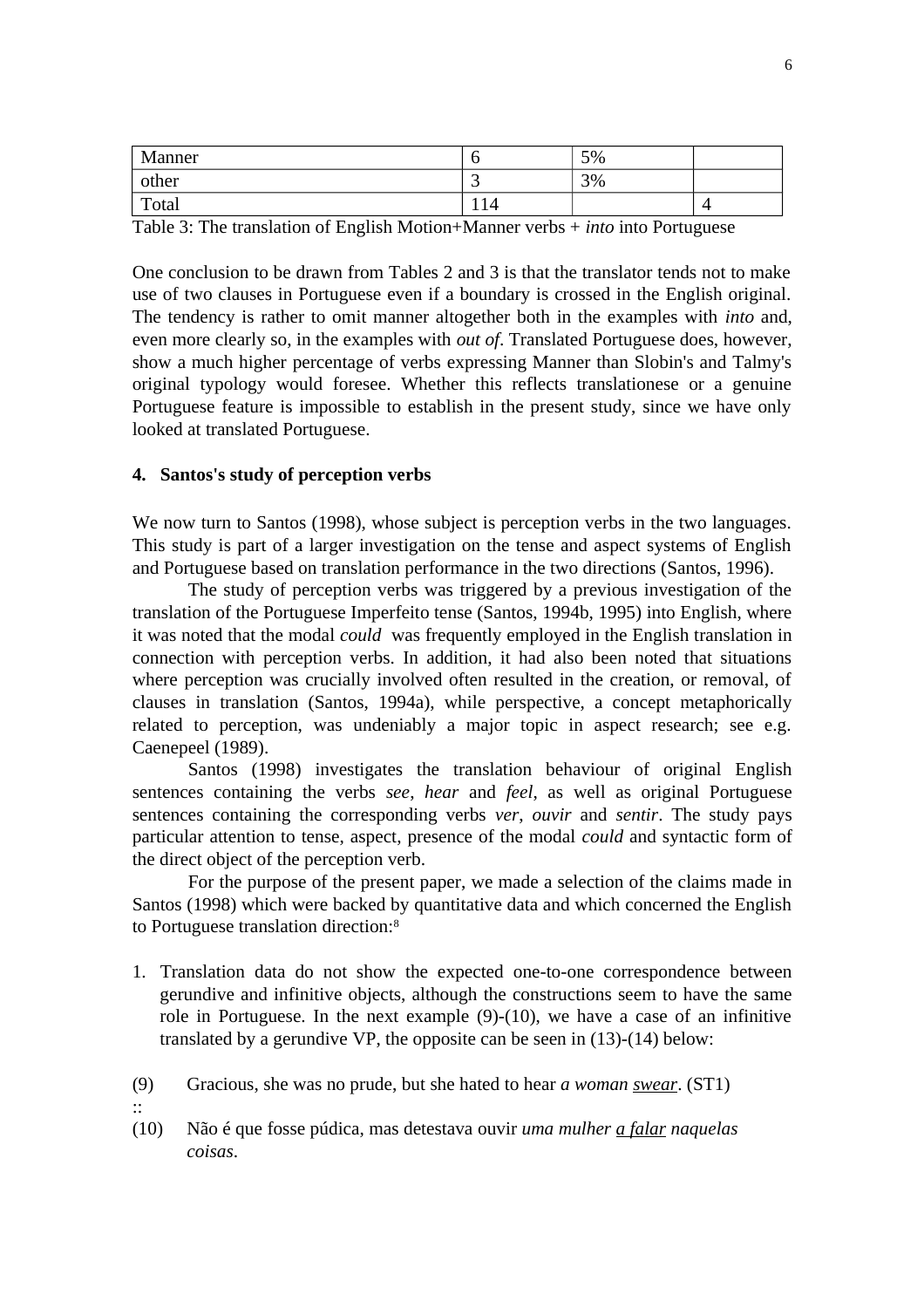'Not that she were a prude, but she hated hearing a woman speaking about those things'

- 2. Both infinitive and gerundive verb phrases as objects of a perception verb suffer a drastic reduction in the translation from English into Portuguese, i.e., they are often translated by other, simpler, constructions (see example (11)-(12) below)
- 3. The modal *could* is often employed in English with verbs of perception, but its use seems to be controlled by considerations alien to Portuguese and does not show any reliable translation regularity<sup>9</sup>

Should these results be interpreted as reflecting general features of the two languages and of the translation between them, or are they due to a particular translator's style or to a source text which is special in that regard? Testing this against a different and larger material should provide some tentative answers.

# **5. Validation of Santos's findings**

The material used in Santos (1998) consisted of one complete English novel (26,000 words) and its translation into Portuguese (henceforth the SD material).<sup>10</sup> Tables 4 and 5 show, respectively, the quantitative data presented in Santos (1998) and the corresponding distribution in the English-Portuguese part of the English-Norwegian Parallel Corpus (ENPC).<sup>11</sup>

| English original | Portug. transl | Total |
|------------------|----------------|-------|
| VPinf 21         | VPinf          | 10    |
|                  | VPger          | 2     |
|                  | VPpastpart     | 0     |
|                  | other          | 9     |
| VPger 22         | VPger          | 8     |
|                  | VPinf          | 1     |
|                  | VPpastpart     | 4     |
|                  | other          | 9     |
| VPpastpart       | VPinf          | 0     |
|                  | VPger          | 0     |
| Total 43         |                | 43    |

Table 4: Distribution of the translation of VP objects in the SD material

| English original Portug. transl |            | see | ee | hear |   | $\frac{1}{2}$ Total |
|---------------------------------|------------|-----|----|------|---|---------------------|
| VPinf 39                        | VPinf      |     |    |      | ာ | 21                  |
|                                 | VPger      |     |    |      |   |                     |
|                                 | VPpastpart |     |    |      |   |                     |
|                                 | other      |     |    |      |   |                     |
| VPger 33                        | ger        |     |    |      |   |                     |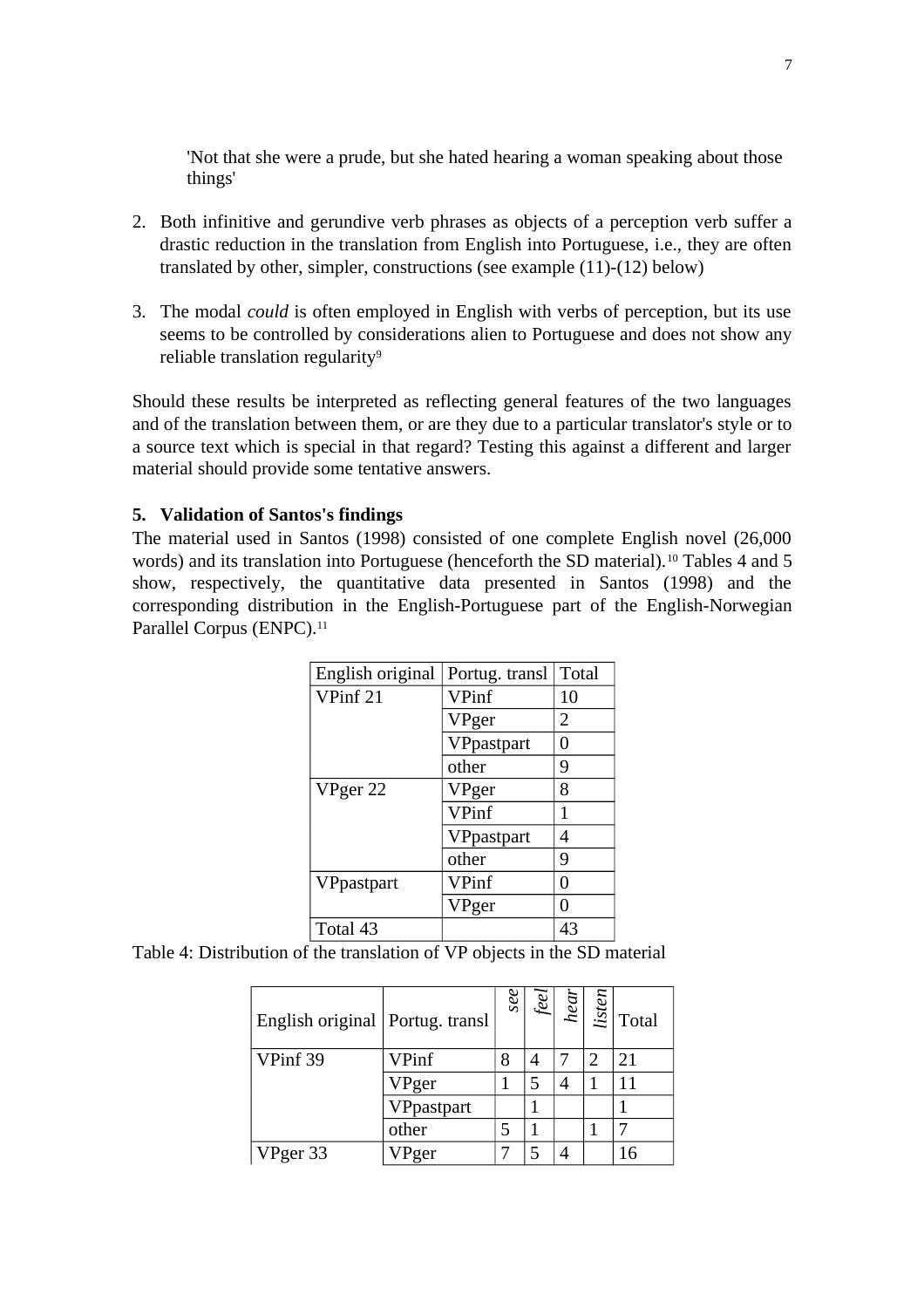|                        | VPinf      |  |  |    |
|------------------------|------------|--|--|----|
|                        | VPpastpart |  |  |    |
|                        | other      |  |  |    |
| VPpastpart 2           | VPinf      |  |  |    |
|                        | $V$ Pger   |  |  |    |
| Total 74 <sup>12</sup> |            |  |  | 76 |

Table 5: Translation of VP objects in the English - Portuguese texts from the ENPC

Table 5 seems to present a moderate confirmation that there is a tendency to avoid complex VP objects of perception verbs when translating into Portuguese: there were 11 cases marked "other" in 76 examples (i.e., 11 cases where the translation is not a VP of some sort). Claim 2 seems thus to hold, but the tendency is far less striking than the 18 out of 43 instances of "other" in the SD material. Examples (11)-(12) illustrate the phenomenon in question.

- (11) I don't like hearing *my own voice echo in there*, especially at night. (MA1) ::
- (12) Não gosto de ouvir *o eco da minha própria voz*, especialmente à noite 'I don't like to hear the echo of my own voice, especially at night'

As to the first claim, we again note that there is not a one-to-one correspondence between VPinf and VPger across the two languages. While, in the original material, VPinf matches the corresponding form in 47% of the cases and VPger in 36%, in the ENPC VPinf and VPger match in 54% and 48% of the cases, respectively. In fact, for some of the mismatches the ENPC material even exceeds the original findings, translating 11 of the 33 English VPger by VPinf (as against one instance in 22 in the SD material), and 11 out of the English 39 VPinf by VPger (as against 2 instances in 21 in the SD material). Examples (13)-(14) show two instances of a gerundive VP translated by infinitive VPs:

- (13) Mind you, I heard *my da saying to my ma*, when was the last time we heard *him howling at the moon*? (RDO1)
- ::
- (14) Repara ouvi *o meu pai dizer à minha mãe* quando foi a última vez que *o* ouvimos *uivar à lua*? 'Notice: I heard my father say to my mother – when was the last time we heard him howl at the moon?'

The high frequency of the modal *could* before perception verbs attested in Claim 3 above was not matched in the ENPC material in the case of VP objects (although the more general tendency with other kinds of objects was confirmed<sup>13</sup>). In the SD material, 12 of the 43 instances (28% of the cases) were modified by *could*, whereas the ENPC contained only four examples in the whole set (three, if one notes that Table 4 concerns only perception verbs in the past tense), that is, a bare 4%.14 While this shortage of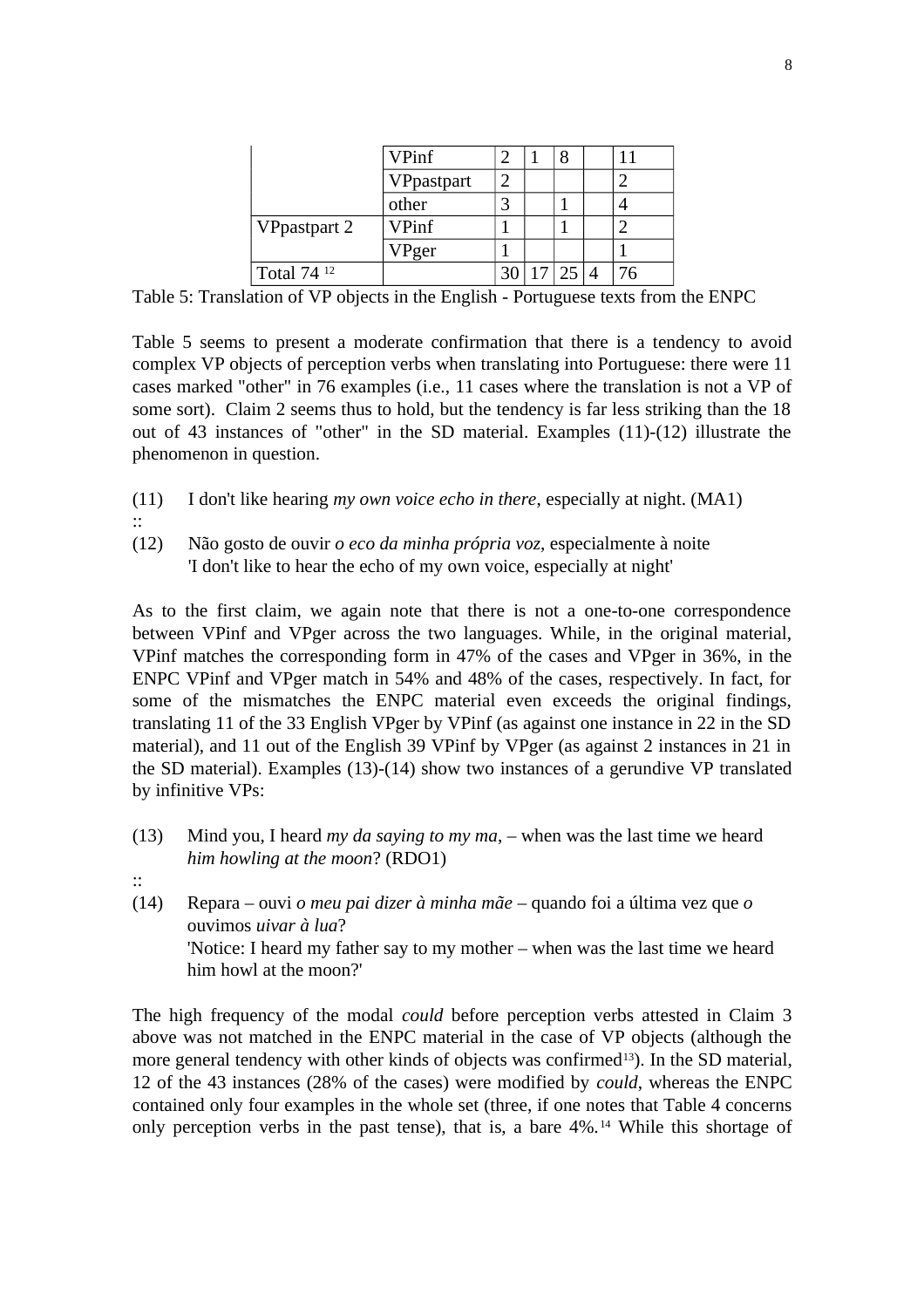examples offers little to prove or disprove any (translation) tendency, it indicates that the SD material is somewhat special as far as this particular feature is concerned.<sup>15</sup>

Because there might be considerable differences between translation practice and/or language use in Brazilian Portuguese, we decided to consider the ten translations into European Portuguese separately, summed up in Table 6. No significantly different pattern emerged, though.

| English original   Portug. transl |            | se             | $f\!\!\stackrel{e}{=}$ | hear | <i>listen</i>  | Total          |
|-----------------------------------|------------|----------------|------------------------|------|----------------|----------------|
| VPinf 28                          | VPinf      | 5              |                        | 7    | $\overline{2}$ | 14             |
|                                   | VPger      | 1              | 4                      | 2    | 1              | 8              |
|                                   | VPpastpart |                |                        |      |                |                |
|                                   | other      | 4              | 1                      |      | 1              | 6              |
| VPger 22                          | VPger      | 4              | 4                      | 3    |                | 11             |
|                                   | VPinf      | $\overline{2}$ | 1                      | 6    |                | 9              |
|                                   | Vppastpart |                |                        |      |                |                |
|                                   | other      | 1              |                        | 1    |                | $\overline{2}$ |
| Vppastpart 1                      | VPinf      |                |                        |      |                |                |
|                                   | VPger      | 1              |                        |      |                |                |
| Total 51                          |            | 18             | 10                     | 19   | 4              | 51             |

Table 6: Translation of VP objects in the European Portuguese texts

In order to give a better overview of all possible sub-corpora $16$  involved and to check whether it was possible to detect deviance in this respect, we summed up several different corpus possibilities: In addition to the three corpora already presented, we combined the SD material and the European Portuguese part of the ENPC; see Table 7 below. It is not clear which, if any, can be considered most representative as far as perception is concerned.

| English original | Portuguese<br>translation | <b>SD</b>      |     | $EPC=$<br>$EP17$ part of<br><b>ENPC</b> |     | $EEPC=$<br>EEP <sup>18</sup> part<br>of ENPC |     | $SD+EPC$ |       | $SD+EEPC$ |     |
|------------------|---------------------------|----------------|-----|-----------------------------------------|-----|----------------------------------------------|-----|----------|-------|-----------|-----|
| Vpinf            | Vpinf                     | 10             | 23% | 21                                      | 28% | 14                                           | 27% | 31       | 26%   | 24        | 26% |
|                  | VPger                     | 2              | 5%  | 11                                      | 14% | 8                                            | 16% | 13       | 11%   | 10        | 11% |
|                  | VPpastpart                |                |     |                                         | 1%  |                                              |     |          | $1\%$ |           |     |
|                  | other                     | 9              | 21% | 7                                       | 9%  | 6                                            | 12% | 16       | 13%   | 15        | 16% |
| VPger            | VPger                     | 8              | 19% | 16                                      | 21% |                                              | 22% | 24       | 20%   | 19        | 20% |
|                  | Vpinf                     |                | 2%  | 11                                      | 14% | 9                                            | 18% | 12       | 10%   | 10        | 11% |
|                  | <b>VPpastpart</b>         | $\overline{4}$ | 9%  | $\overline{2}$                          | 3%  |                                              |     | 8        | 7%    | 4         | 4%  |
|                  | other                     | 9              | 21% | 4                                       | 5%  | $\overline{2}$                               | 4%  | 13       | 11%   | 11        | 12% |
| Vppastpart       | <b>VPinf</b>              |                |     | 2                                       | 3%  |                                              |     | 2        | 2%    |           |     |
|                  | VPger                     |                |     |                                         | 1%  |                                              | 2%  |          | 1%    |           | 1%  |
| Total            |                           | 43             |     | 76                                      |     | 51                                           |     | 119      |       | 94        |     |

Table 7: Distribution of the translation of VP objects in several corpora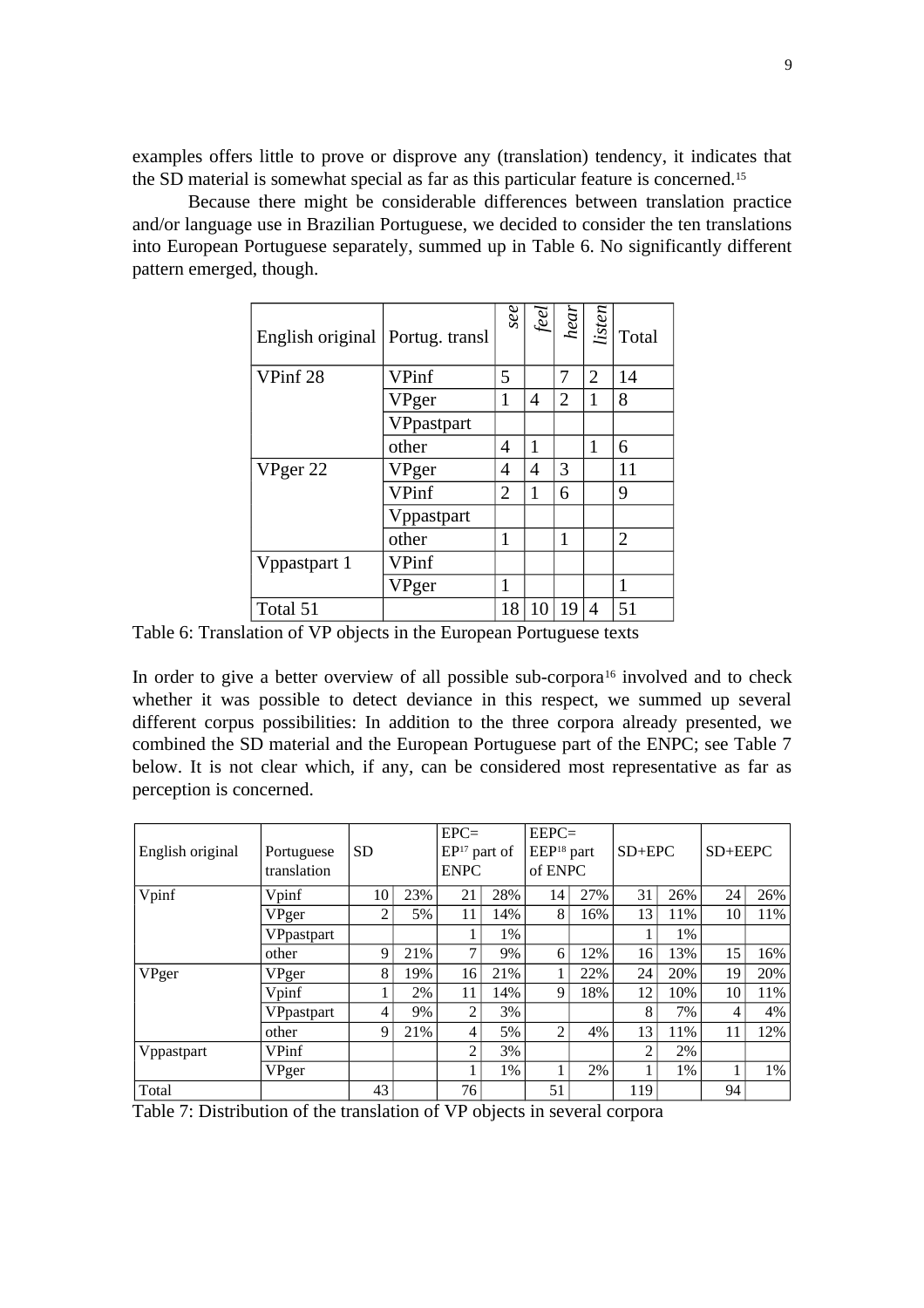One possible conclusion is that none of the corpora is big enough for this kind of study. Given the shortage of English-Portuguese parallel corpora, we are in the same position that led to the present paper: we can only state that further research, making use of larger corpora, is necessary.

## **6. Concluding remarks**

One thing that struck us during this investigation was that researchers may not provide enough information about the studies they conduct, which makes it difficult not only to replicate them, but also to compare them to other studies. For example, we took up several points which were not addressed in Slobin's description. Likewise, the presentation of data about perception verbs in Santos (1998) could have been more useful if classified by the particular perception verb (as we did in Tables 4 and 5), and/or by the particular chapter the examples came from. In this way, we might be able to identify special uses of a particular construction in a particular part of text, for example.

More information regarding the material used in the studies would also be valuable. It is, however, likely that discrepancies between the description of a particular study and the requirements of further studies can never be totally avoided. In that light, the advantages of making the corpora used by the researchers generally available cannot be overemphasized.

Johansson (1975) discusses the need to evaluate thoroughly empirical claims in the realm of applied linguistics; this is pertinent, in our opinion, also for corpus-based claims. It is not the case, however, that the main contribution of corpus-based studies is merely quantitative. In fact, other factors such as the exposure to real text (and real translation), as well as the ability to perform possibly related tests when the need arises, can be equally (or even more) relevant in corpus-based translation studies, at least when one's main interest is linguistic differences between languages and not translation performance (as is the case in the two studies discussed in the present paper).

We conclude by raising some questions: Is validation rewarding enough? Should validation be done primarily with reference to corpora, or in terms of the claims themselves? Can one realistically expect to get an "average" corpus that can be used for evaluation of (claims based on) other corpora, no matter what claims are involved?

Our preliminary conclusion is that the same corpus can be close to standard in terms of movement description, but extremely deviant as far as the use of perception verbs is concerned, to take the examples of the two domains explored here. We therefore suggest that validation should be performed directly in terms of particular claims; and not in an indirect way in terms of the corpora used to establish them (by establishing a representative corpus on top of which claims are checked, and which is assumed "average" in every respect), even though we do not deny the interest of corpus comparison in itself.

## **References**

Caenepeel, Mimo. 1989. Aspect, temporal ordering and perspective in narrative fiction. Phd dissertation, University of Edinburgh, Edinburgh, 1989.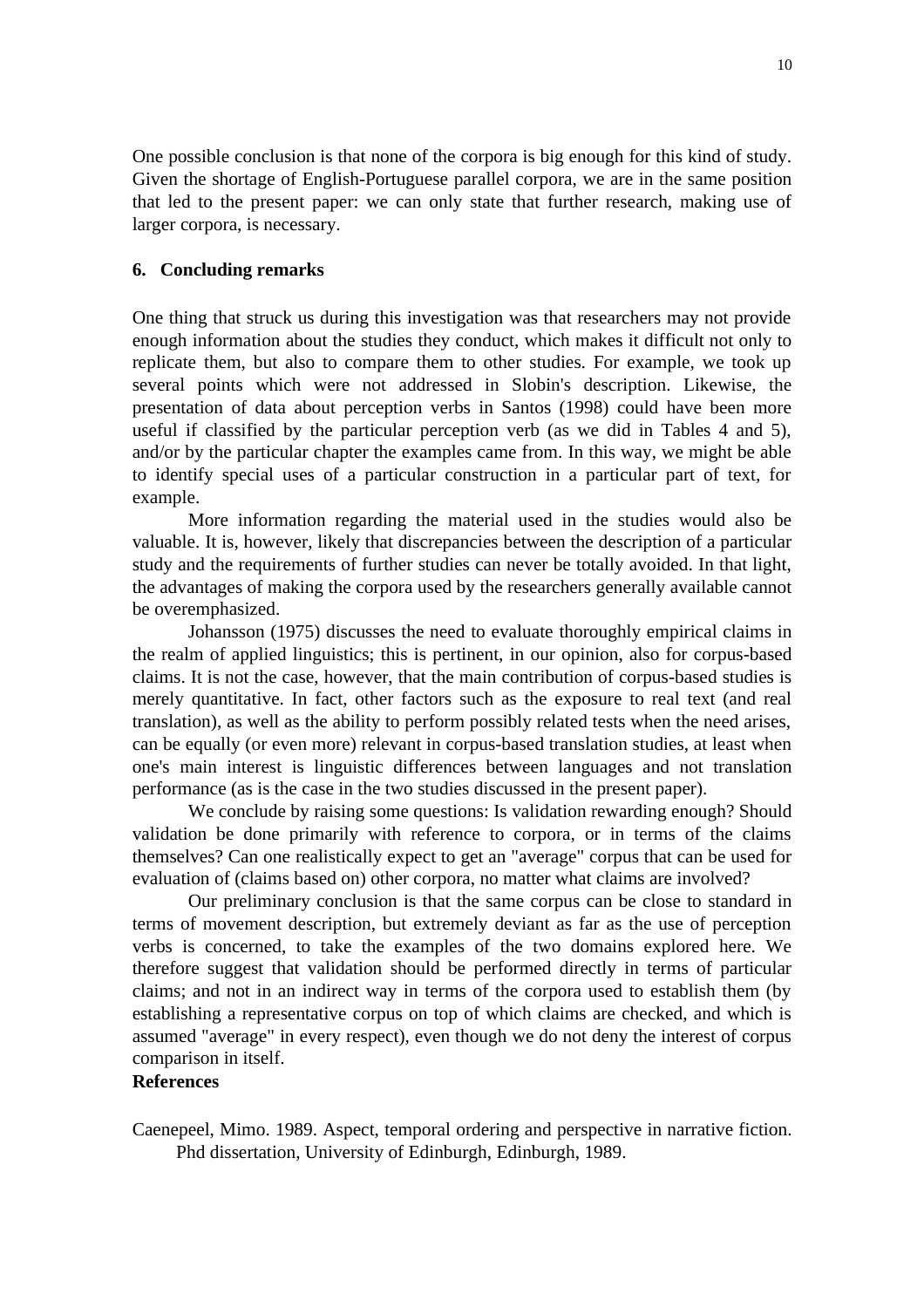- Johansson, Stig. 1975. *Papers in Contrastive Linguistics and Language Testing.* Lund: CWK Gleerup.
- Johansson, Stig, Jarle Ebeling, and Signe Oksefjell. 1999. English-Norwegian Parallel Corpus: Manual. Oslo: Department of British and American Studies, University of Oslo.
- Kilgarriff, Adam and Raphael Salkie. 1996. "Corpus similarity and homogeneity via word frequency", in Martin Gellerstam et al. (eds.), *EURALEX '96: Papers submitted to the Seventh EURALEX International Congress on Lexicography* (Göteborg University, 1996), pp.121-130.
- Kilgarriff, Adam and Tony Rose. 1998. "Measures for corpus similarity and homogeneity", *Proceedings of the 3rd Conference on Empirical Methods in Natural Language Processing* (Granada, June 1998), pp. 46-52, also report ITRI-98-07, Information Technology Research Institute, University of Brighton.
- Santos, Diana. 1994a. "Bilingual alignment and tense", *Proceedings of the Second Annual Workshop on Very Large Corpora* (Kyoto, 4 August 1994), pp.129-141.
- Santos, Diana. 1994b. "Imperfeito: a broad-coverage study", *Actas do X Encontro da Associação Portuguesa de Linguística* (Évora, 6-8 October 1994), pp.525-539.
- Santos, Diana. 1995. "L'Imperfeito portugais: étude systématique de ses fonctions et de comment en rendre compte en traduisant vers l'anglais", to appear in *Actes du XXIV Colloque sur la Linguistique des Langues Romanes* (Palermo, 18-24 September 1995).
- Santos, Diana Maria de Sousa Marques Pinto dos. 1996. Tense and aspect in English and Portuguese: a contrastive semantical study. PhD dissertation, Instituto Superior Técnico, Lisboa, June 1996.
- Santos, Diana. 1998. "Perception verbs in English and Portuguese", in Stig Johansson and Signe Oksefjell (eds.), *Corpora and Cross-linguistic Research: Theory, Method, and Case Studies*. Amsterdam: Rodopi, pp.319-342.
- Slobin, Dan I. 1996. "Two ways to travel: Verbs of motion in English and Spanish", in M. Shibatani and S. A. Thompson (eds.), *Grammatical Constructions: Their Form and Meaning*, Oxford: Oxford University Press, pp.195-220.
- Slobin, Dan I. 1997a. "Mind, code and text", in Joan Bybee, John Haiman, and Sandra A. Thompson (eds.), *Essays on Language Function and Language Type, Dedicated to T. Givón*, John Benjamins, pp.437-67.
- Slobin, Dan I. 1997b. "In a manner of going: influences of lexicalization patterns on descriptions of motion events", Paper presented at the second Meeting of the Association for Linguistic Typology (ALT II), University of Oregon, Eugene, OR, September 11-14.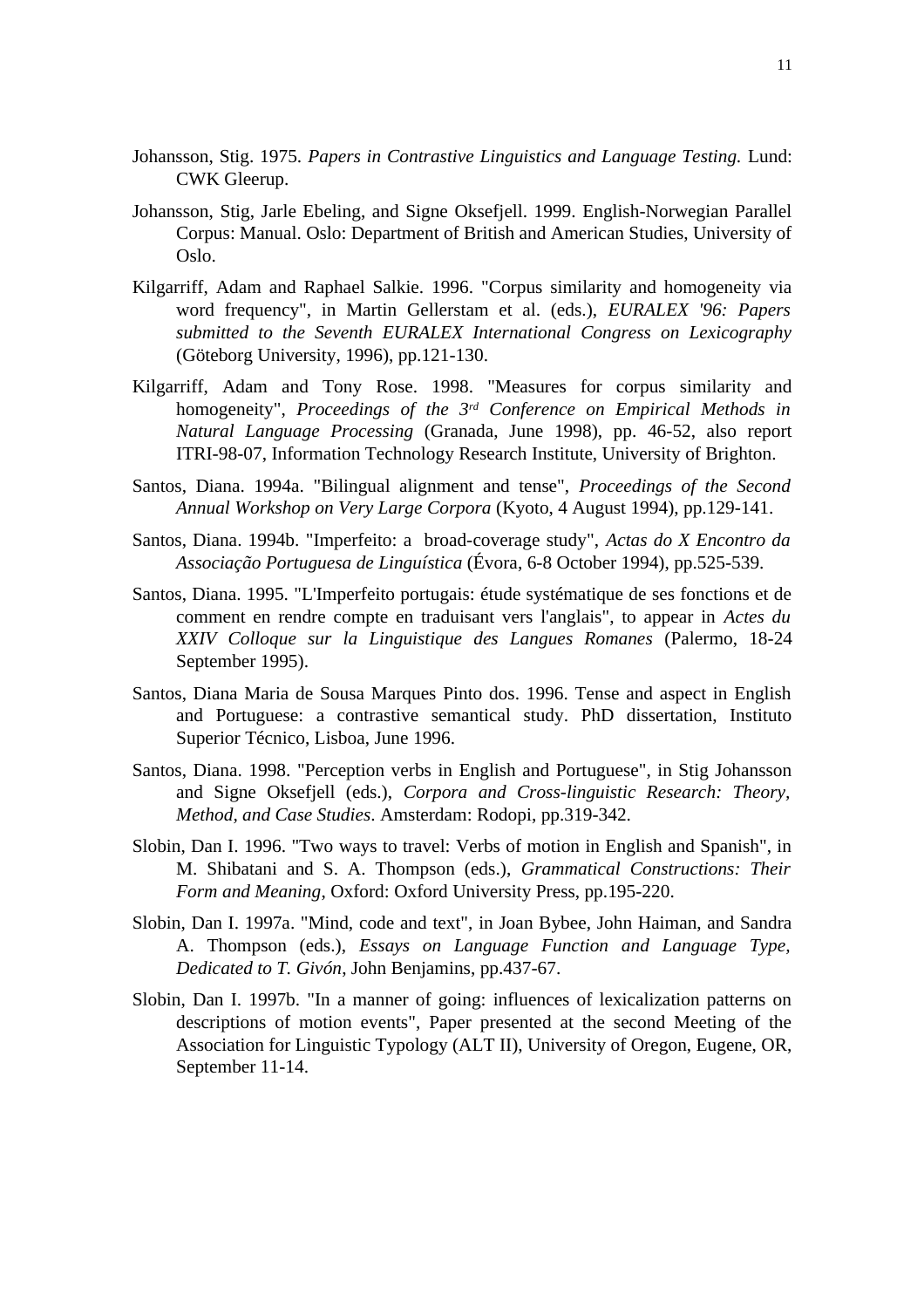- Talmy, Leonard. 1985. "Lexicalization patterns: semantic structure in lexical forms", in Timothy Shopen (ed.), *Language Typology and Semantic Description, Vol.3: Grammatical Categories and the Lexicon,* Cambridge: Cambridge University Press, 1985, pp.57-149.
- Talmy, Leonard. 1991. "Path to realization: a typology of event conflation", *Proceedings of the Seventeenth Annual Meeting of the Berkeley Linguistics Society*, pp.480-519.